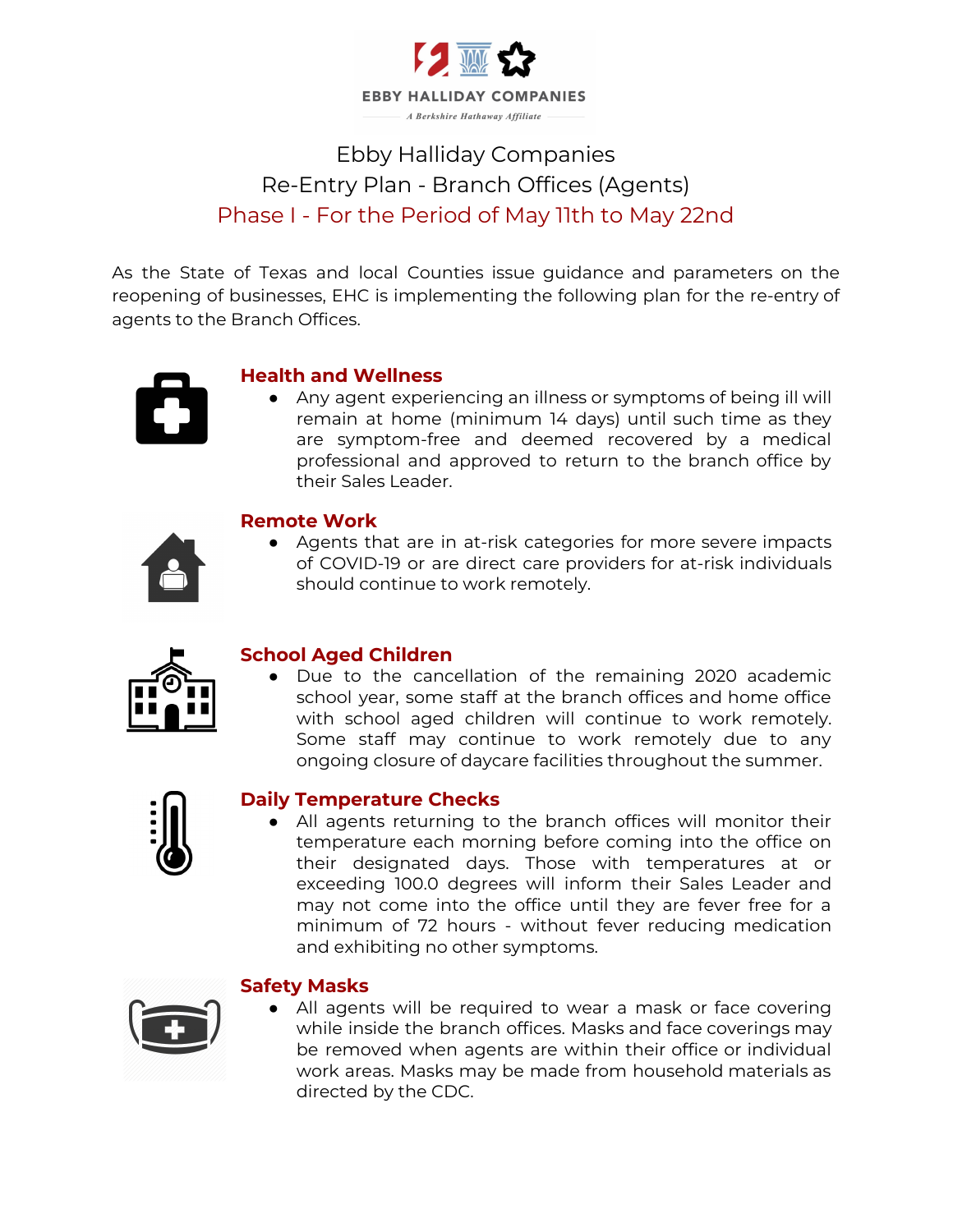

#### **Hygienic Practices**



● Agents will wash their hands regularly while in the office. Agents should minimize the use of common area surfaces and equipment as some areas will remain closed during Phase I of re-entry. Common area computers will not be accessible during Phase I.

#### **Break Rooms and Conference Areas**



- To maximize social distancing and the health of staff and agents, the break rooms, lunch rooms and conference rooms will remain closed for breaks, eating and meetings. Lunch should be taken outside the office or within your individual work area. All cups, plates and utensils should be disposable or brought from home.
- Due to the difficulty of maintaining CDC social distancing, conference rooms may not be used during Phase I.

### **Visitors and Guests at the Office**

● Clients, guests, vendors, visitors and other third parties will not be permitted into the branch offices during Phase I.

### **Social Distancing and Work Plan**

● To maintain social distancing and defined contact tracing, during Phase I, agents will be assigned into one of 3 Groups and allowed into the office during their designated periods. Your Sales Leader or OA will inform you of your designated Group. Team and Group leaders should consider their own plans for ensuring social distancing among their team/group members in their work areas.

### **Group 1 - For the period of May 11th to May 22nd (Phase I)**

● Agents in Group 1 may work in the Branch Office on Mondays between the hours of 10 AM to 4 PM.

# **Group 2 - For the period of May 11th to May 22nd (Phase I)**

● Agents in Group 2 may work in the Branch Office on Wednesdays between the hours of 10 AM to 4 PM.



2

# **Group 3 - For the period of May 11th to May 22nd (Phase I)**

● Agents in Group 3 may work in the Branch Office on Fridays between the hours of 10 AM to 4 PM.